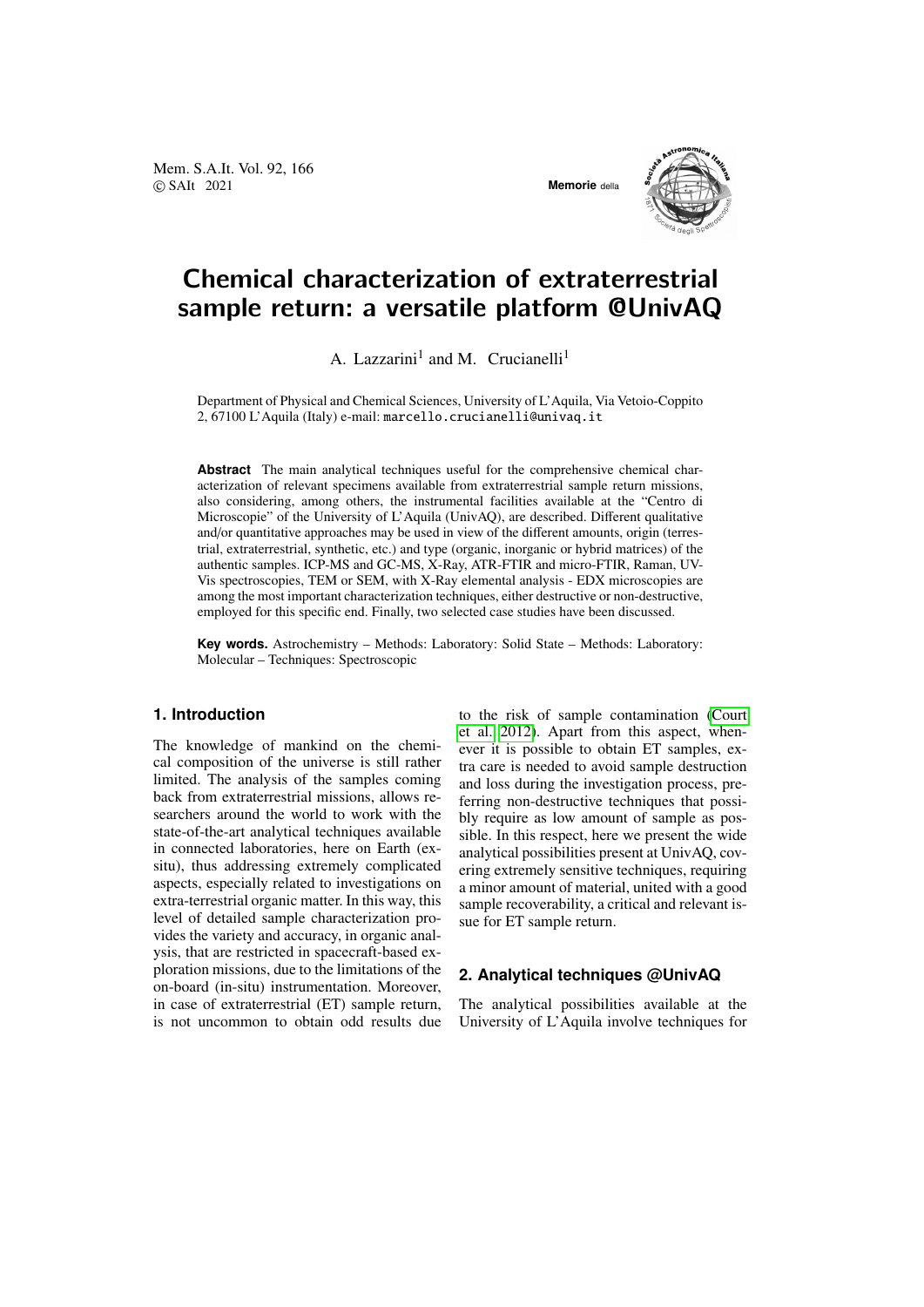either organic or inorganic materials. Being the samples very limited in availability, nondestructive techniques are preferred, whenever possible. Starting with the ones that allow good and relatively easy sample recovery, electron microscopy allows excellent spatial resolution ranging from millimeter fractions down to tens of nanometers. Scanning Electron Microscopy (SEM) in particular, requires minimal level of sample pre-treatment united with a full recoverability of the sample. Together with morphological analyses, Energy Dispersive X-ray analysis (EDX) allows a full recognition of the sample elemental composition and the possibility of analyzing the elemental distribution in a certain area of the sample (Figure 1 - [Palomba et al.](#page-3-1) [\(2001\)](#page-3-1)). However, X-ray mapping performed with this kind of technique is not able to determine light elements (C, N, O) with sufficient accuracy. In this respect, spectroscopies are usually able to recognize the presence of these elements, discriminate the chemical bonding among them and roughly estimate their relative amount. FT-IR spectroscopy in particular is sensitive to different chemical bonding of organic species, while Xray Photoelectron Spectroscopy (XPS) is sensitive not only to chemical bonding but is also able to reveal the presence of any element and distinguish the occurrence of different oxidation state within the element itself. The advantage of the systems present at the "Centro di Microscopie" is the possibility of performing micro-FTIR, namely focusing the probe onto specific areas of the sample and building spectral maps to reveal differences in diverse points of the sample [\(Palomba et al.](#page-3-1) [\(2001\)](#page-3-1); [Rotundi et al.](#page-3-2) [\(2007\)](#page-3-2); [Rotundi et al.](#page-3-3) [\(2008\)](#page-3-3); [Dionnet et al.](#page-3-4) [\(2020\)](#page-3-4)) without the need of a large scale facility [\(Raynal et al. 2000\)](#page-3-5). In addition to FT-IR spectroscopy, sensitive to changes in dipole moment of chemical bonds, Raman spectroscopy is often complementary to FT-IR, since it detects molecular vibrations that imply a change in polarizability, making it a useful tool in identification of scarcely polar and apolar molecules, such as condensed aromatic rings. Many minerals present crystalline habits that may need to be revealed. This is even more important in case of materials with



Figure 1. SEM image with EDX mapping for ceria (orange)-silica (blue) hybrid material.



Figure 2. XRD for two different polymorphs of titania (anatase and rutile). Adapted from [\(Shaikh](#page-3-6) [et al. 2016\)](#page-3-6).

same chemical composition but different crystal structures (polymorphs). One of the most common examples are rutile and anatase, both polymorphs of titanium dioxide (Figure 2). X-Ray Diffraction (XRD) is able either to recognize and distinguish known lattices or to assign proper crystal structures to unknown samples. The techniques mentioned so far are nondestructive, therefore favorable for such delicate and precious samples. However, the goal of preserving the materials for further analyses is not always achievable. Dealing with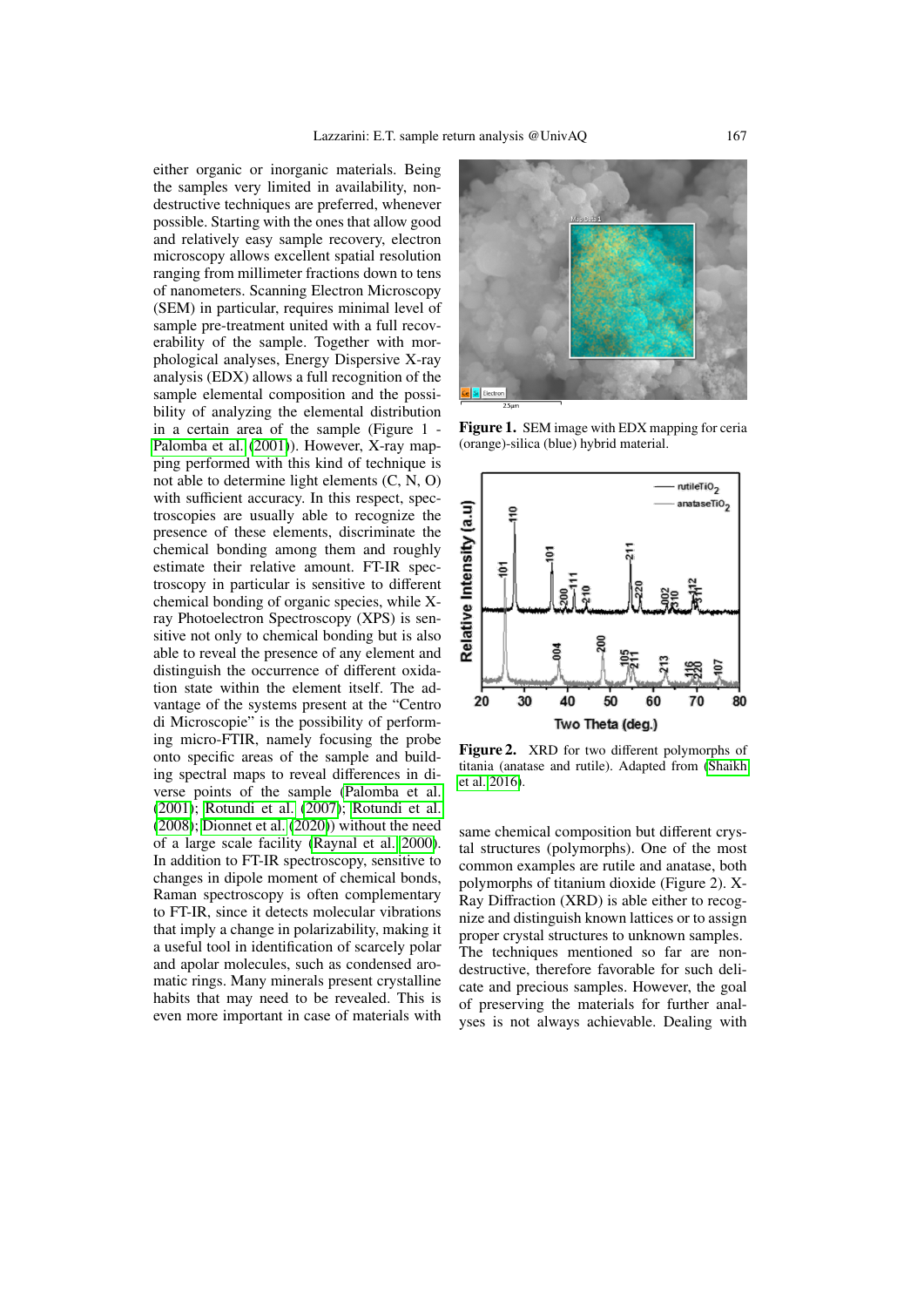fully complex organic samples that need identification of several chemical species contemporarily (i.e. proteins, aminoacids or functionalized conjugated/aromatic systems), the most sensitive analytical technique is Nuclear Magnetic Resonance (NMR - [Chan et al.](#page-3-7) [\(2020\)](#page-3-7)). However, in case we are in the presence of a mixed organic-inorganic system, a pretreatment to remove the inorganic fraction is needed, thus impeding the recoverability of the initial sample. The same problem appears whenever the quantification of the organic fraction of a hybrid system is needed. In this case Thermogravimetric Analyses (TGA) is employed to measure the weight loss of the investigated material by eliminating the organic part in oxidative environment. Often isotopic composition is crucial in defining the terrestrial or extraterrestrial origin of the samples [\(Gargano](#page-3-8) [et al. 2020\)](#page-3-8). One of the most isotope-sensitive techniques is Mass Spectrometry (MS); furthermore, this technique coupled with a inductively coupled plasma (ICP-MS), for the atomization of the samples, allows the use of a minimal amount of sample to detect and quantify a wide variety of inorganic elements with all the relative isotopes. The drawback in this technique is the low sensitivity towards lighter elements and the ones present in Earth atmosphere (i.e. C, N, O).

#### 2.1. Case studies

After having widely described the main analytical techniques available in our laboratories, we present two case studies for model fully inorganic or fully organic samples, to be considered as reference analysis protocol for these categories of materials. Naturally, non-destructive techniques will always be preferred and prioritized with respect to destructive ones. Considering interplanetary dust particles composed by different metal oxides and intermetallics, the first analysis to be considered is SEM-EDX one. This would allow to obtain morphological information coupled with a rough estimation of the elemental distribution present in the sample. Afterwards, XRD would be employed to identify the crystalline phases present, compatibly with the elements identified previously. The background of XRD patterns is also able to give information about eventual amorphous phases in the samples. XPS analyses could provide more precise information about elemental composition and oxidation state of the various components of the sample. Being sensitive to all elements, this technique would also detect traces of organic species on the surface of the samples through the presence of C, N or O signals. Finally, if data about the isotopic composition might be of pivotal importance, sufficiently to opt for partially sample sacrifice, ICP-MS could return a quantitative picture of elemental and isotopic composition and ratio. Moving to a totally organic sample, it might be useful consider the case of polyaromatic functionalized disordered carbon particles. As for the aforementioned case, electron microscopy, either in transmission or in scanning mode, coupled with EDX detector is the perfect tool to identify sample morphology and elemental composition, even with a intrinsic scarcer accuracy towards light elements. Surface spectroscopy, such as XPS, is the most accurate non-destructive technique able to recognize light elements and differentiate them according to different chemical bonding. The limit of this technique is the penetration depth of the probe, since electrons can escape only few nanometers underneath the surface of the materials. For bulkier samples, FT-IR guarantee a better penetration sampling, maintaining a good level of discrimination among possible functional groups present. In case the sample condensed aromaticity is predominant, the polarizability of the sample might be non-sufficient for IR spectroscopy; however, the problem could be overcome by employing Raman spectroscopy, the most sensitive technique for carbon-based materials characterization. Despite the good characterization level achievable with nondestructive techniques, if in the sample are present chiral species, tautomers or the same chemical unit repeated in different numbers (i.e. different hydrocarbon chains length), the only measurements able to unravel them is by performing NMR experiments. As known, the organic compounds may contain a mixture of C-,O-, and N-bearing macromolecular car-